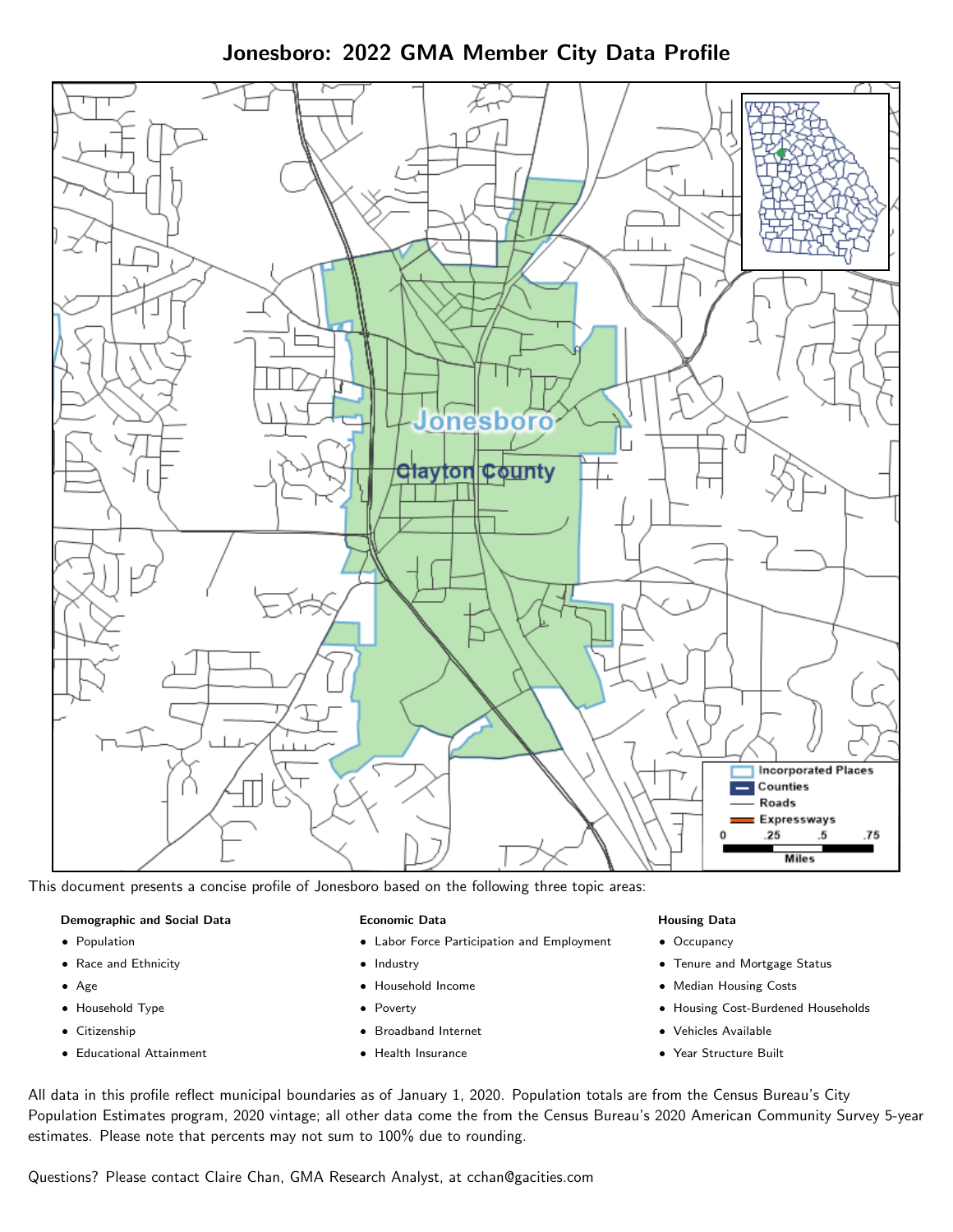# Jonesboro: Demographic and Social





## **Citizenship**



Source: American Community Survey, 2020 5-year estimates, table B05002 Source: American Community Survey, 2020 5-year estimates, table B15002

## Race and Ethnicity



Source: U.S. Census Bureau, City Population Estimates, 2020 vintage Source: American Community Survey, 2020 5-year estimates, table B03002

## Household Type



Source: American Community Survey, 2020 5-year estimates, table B01001 Source: American Community Survey, 2020 5-year estimates, table B11001

## Educational Attainment



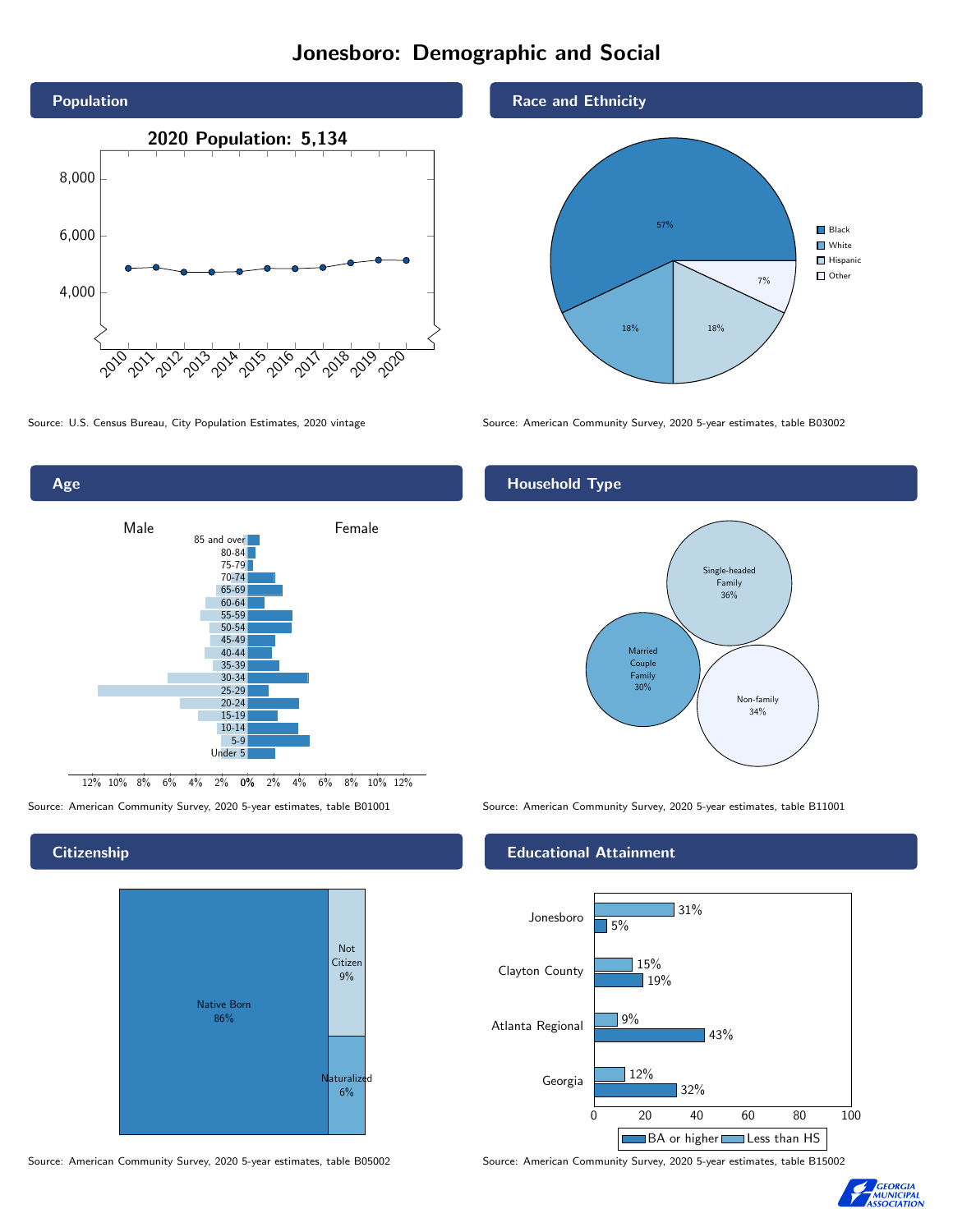## Jonesboro: Economic

Industry



Unemployment Rate: 3.2%



Source: American Community Survey, 2020 5-year estimates, table B23001 Note: Unemployment rate is based upon the civilian labor force.

Household Income

## Transportation and warehousing, and utilities 17% Information  $0\%$ Finance and insurance, real estate, rental, leasing  $0\%$ Professional, scientific, mgt, administrative, waste mgt 11% Educational services, and health care and social assistance 21% Arts, entertainment, recreation, accommodation, food

Poverty

service



Source: American Community Survey, 2020 5-year estimates, tables B19013 and B19025 Source: American Community Survey, 2020 5-year estimates, table B17010



0 20 40 60 80 100 Georgia 14% 11%  $120%$ Total Population Children

32%

49%

Agriculture, forestry, fishing and hunting, and mining 0% Construction 8% Manufacturing 6% Wholesale Trade 1% and 1% and 1% and 1% and 1% and 1% and 1% and 1% and 1% and 1% and 1% and 1% and 1% and 1% Retail Trade 14%

Other services, except public administration 8% Public administration 1%

Source: American Community Survey, 2020 5-year estimates, table C24030

17%

 $724%$ 

 $16%$ 

### Health Insurance

Atlanta Regional

Clayton County

Jonesboro



Source: American Community Survey, 2020 5-year estimates, table B28002 Source: American Community Survey, 2020 5-year estimates, table B18135



12%